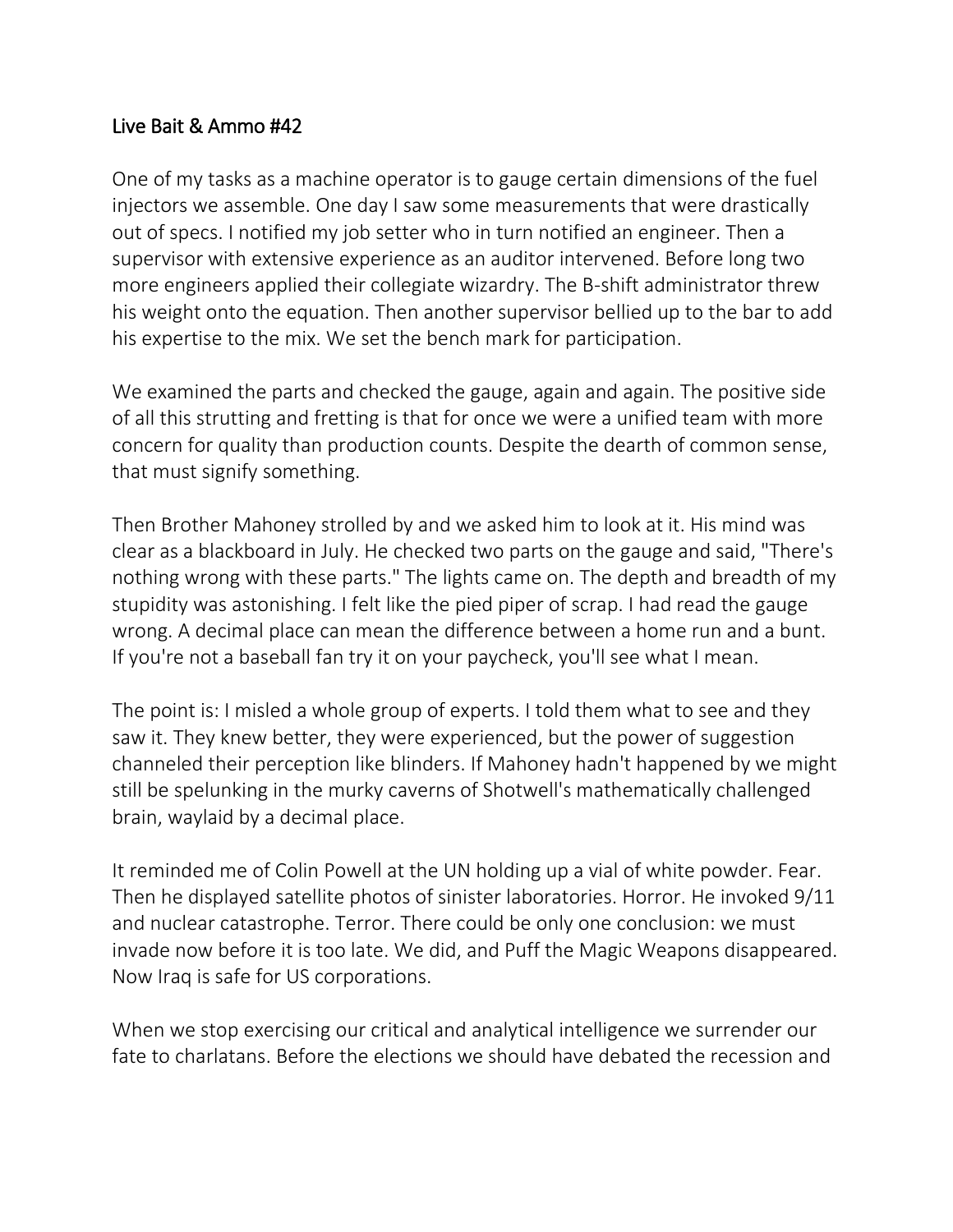White House ties to corporate scandals. Instead, all rhetoric was commandeered by war and questions of patriotism.

We succeeded in defeating a ragtag army that defended itself with pickup trucks and a miscellany of small arms. Now that the techno-spectacle of explosions has subsided, the media buzz is tax cuts tax cuts tax cuts. Shouldn't we question the plunge from trillion dollar surplus to trillion dollar deficit? Shouldn't we address unemployment, and the crisis in health care and education, rather than how to subsidize the rich in the vain hope they will trickle down on us?

Real homeland security means full employment, a living wage, Medicare for all ages, prescription drug benefits, the right to organize and bargain collectively without threats and intimidation, and a public school system that invests more money in our children than the Pentagon squanders supplying ruthless dictators with weapons of mass destruction.

The union vision is prosperity for all, but when we let company men frame the debate we restrict our perceptions and limit our options to prearranged concessions. Every time you go to a business update and listen to the litany of lies, you are bound to feel demoralized. They tell us we have to "cut costs to stay competitive". So we cut our own throats and call it a victory for free enterprise. Never mind that free discussion was monopolized and the prize was getting entered from behind by the pied piper of crap.

UAW members are getting sucker punched by the crooked bargain of a union organized wage cut in return for "neutrality agreements". What's neutral about unconditional surrender? What company would resist a union that pledged not to strike and promised to sell out the new hires? Neutrality my butt. Predators don't set agendas, they set traps.

Richard Dauch, CEO and chairman of American Axle, was the highest compensated CEO in Michigan last year. He collected \$27,594,666 in salary and stock options. Bloomberg News reported in January 2003: "As automotive supply contracts go, the agreement that American Axle & Manufacturing Holdings Inc. signed with General Motors in 1994 doesn't get much sweeter. Under the seven-year pact, which has been renewed, [emphasis added] General Motors is all but prohibited from buying axles, drive shafts and other critical components used in its sport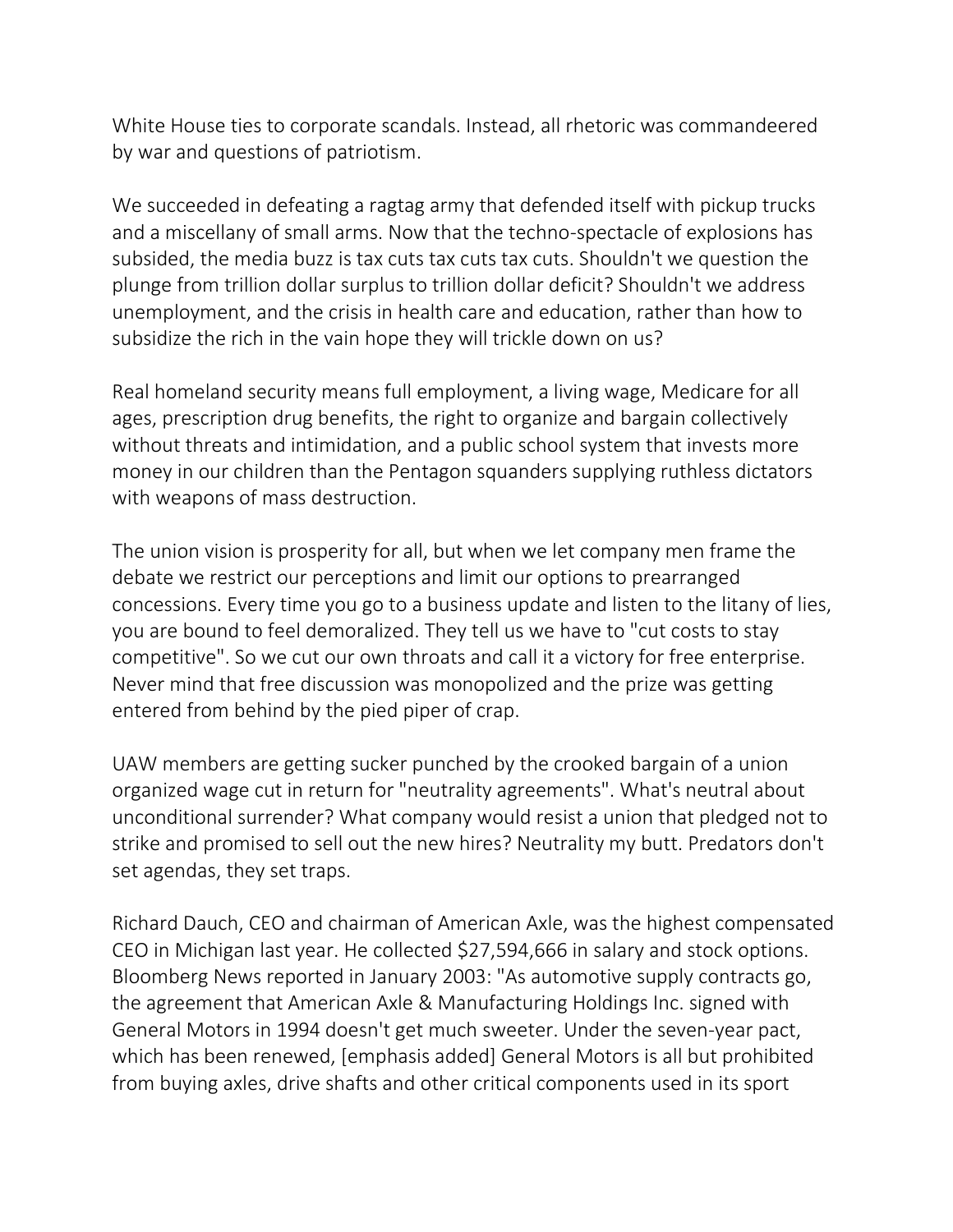utilities, pickups and other light-truck models from any company but American Axle. Hence, the supplier has unusual leverage to maintain and even raise its prices."

Bloomberg News underscored the advantageous position of AAM with the following assessment: "General Motors today doesn't dare try flexing its muscles against American Axle because sport utilities and pickups are the No. 1 automaker's most profitable vehicles. Should axle or drive shaft deliveries experience any snags, General Motors's assembly lines would shut down. With General Motors over a barrel -- and contributing 82 percent of American Axle's sales -- the company has been able to post a profit every year since going public in 1999 and now has a market capitalization of \$1.24 billion. Dauch's 7.9 million shares, or 14 percent of the company, are worth about \$194 million. In terms of total return, American Axle shares have appreciated 41 percent in the past three years, while the S&P 500 lost 28 percent and the S&P's auto parts and equipment index lost 33 percent."

When the International approached Local 2093 in Three Rivers, Mi. about giving American Axle a third tier wage the Bargaining Committee told them they wanted nothing to do with it. So the International negotiated a concession package without them.

The "new" UAW stands for rollover not struggle. Instead of hope and justice, the porkchoppers offer fear and despair. The bitter flavor of swallowed pride is sweetened with enhanced retirements for top tier wage earners. Old timers who remember what it meant to belong to a union of fighters get offered a sack of silver to sell out new hires. It's a slap in the face.

UAW members at Three Rivers deserve better. They have consistently exceeded all expectations. They should be discussing a raise not a wage cut. Someone is misreading the gauge of a fair day's pay. They should be talking about a bigger share of the rewards. Instead the Rollover Caucus tells them a wage cut will make the plant profitable and ensure their future survival. The plant is already profitable. Concessions never saved a union. Give in today and all you guarantee is the bully will be back tomorrow.